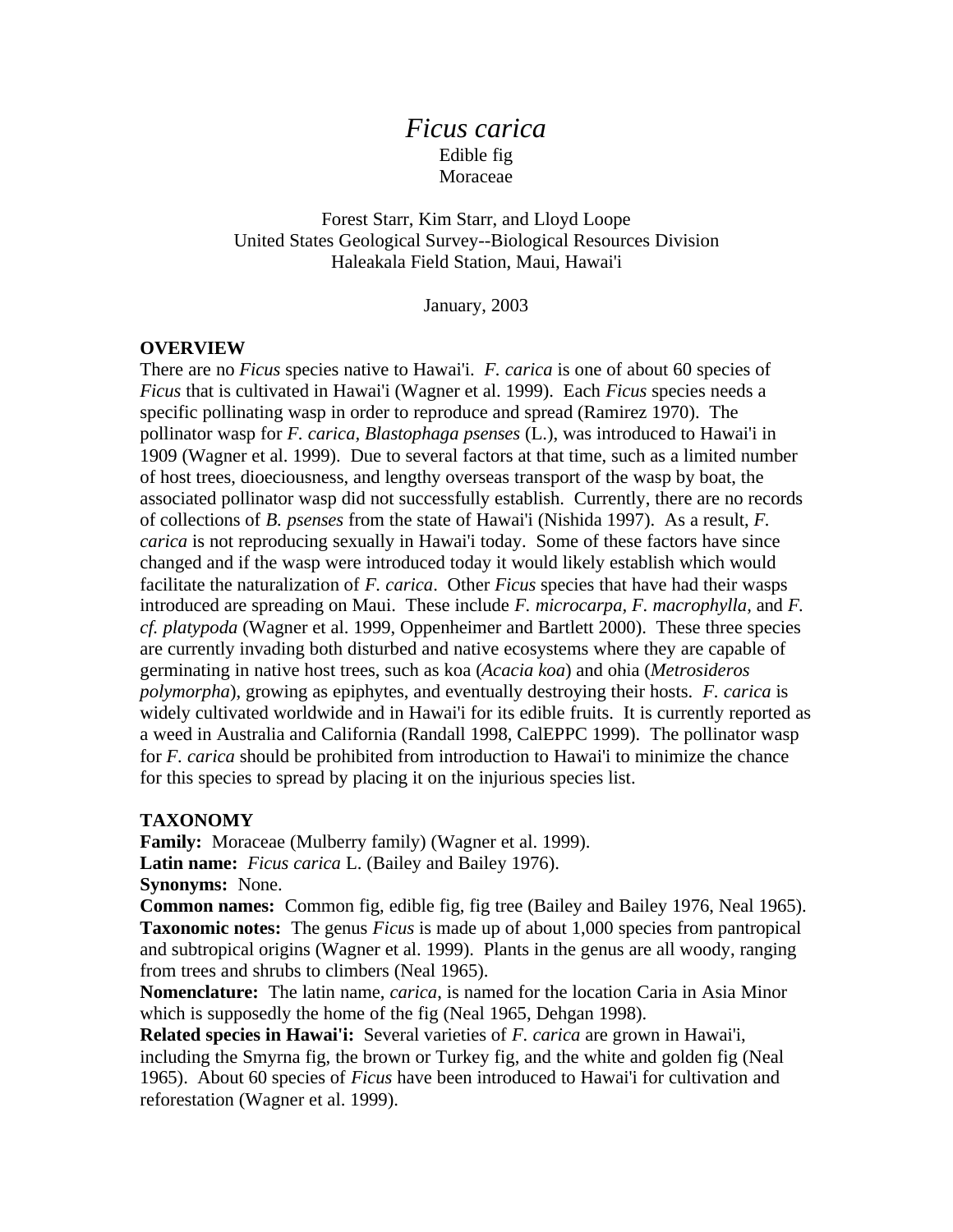## **DESCRIPTION**

"Shrubs or small trees, deciduous, to 5 m. Roots not adventitious. Bark grayish, slightly roughened. Branchlets pubescent. Leaves: stipules 1-1.2 cm; petiole 8-20 cm. Leaf blade obovate, nearly orbiculate, or ovate, palmately 3-5-lobed, 15-30 x 15-30 cm, base cordate, margins undulate or irregularly dentate, apex acute to obtuse; surfaces abaxially and adaxially scabrous-pubescent; basal veins 5 pairs; lateral veins irregularly spaced. Syconia solitary, sessile, green, yellow, or red-purple, pyriform, 5-8 cm, pubescent; peduncle ca. 1 cm; subtending bracts ovate, 1-2 mm; ostiole with 3 subtending bracts, umbonate" (Flora of North America 2000).

## **BIOLOGY & ECOLOGY**

**Cultivation:** *F. carica* has been cultivated for a long time in various places worldwide for its edible fruit. Remnants of figs have been found in excavations of sites dating as far back as at least 5,000 B.C. (California Rare Fruit Growers, Inc. 1996). *F. carica* is presumed to originate from Western Asia and spread to the Mediterranean by humans (California Rare Fruit Growers, Inc. 1996). It is an important world crop today. Major producers of edible figs include Turkey, Egypt, Morocco, Spain, Greece, California, Italy, Brazil and other places with typically mild winters and hot dry summers (Tous and Ferguson 1996). Fruits can be eaten raw, dried, canned, or in other preserved forms (Neal 1965).

**Invasiveness:** Though *F. carica* is not invasive in Hawai'i today due to the unsuccessful introduction of its associated pollinator wasp (*Blastophaga psenses*) in 1909 (Wagner et al. 1999), it is considered invasive in Australia and California (Randall 1998, CalEPPC 1999). *F. carica* is currently widely planted on Maui. There are very likely enough trees to support a population of wasps. Should the associated wasp be reintroduced today in Hawai'i, there would be the potential for *F. carica* to begin to spread on its own. *Ficus* species that are known to naturalize in Hawai'i include *F. microcarpa, F. macrophylla, and F. cf. platypoda* (Wagner et al. 1999, Oppenheimer and Bartlett 2000). These species commonly germinate in other trees, fenceposts, rocks, bridges, buildings, and other structures, eventually engulfing their hosts. *Ficus* species threaten many natural areas on Maui, including both wet and dry habitat, by germinating on many native host trees such as koa (*Acacia koa*), ohia (*Metrosideros polymorpha*), wiliwili (*Erythrina sandwicensis*), and others, and eventually killing them as they grow. Invasive characteristics include a widespread distribution due to popularity among the public who use the plant in landscaping, large seed set, the presence of non-native fruit eating birds that spread the seeds, and difficulty in controlling epiphytic plants on native hosts and sheer cliffs. Should *F. carica* begin to spread on Maui, invasive characteristics would probably be similar to those of other invasive *Ficus* species listed above.

**Pollination:** The fruit (syconium or fig) and reproduction systems of species in the genus *Ficus* are unique. Each species of *Ficus* has an associated species of agaonid wasp (Hymenoptera: Chalcoidea: Agaonidae). *Ficus* species can only be pollinated by their associated agaonid wasps and in turn, the wasps can only lay eggs within their associated *Ficus* fruit. For successful pollination and reproduction of *Ficus* species to occur, its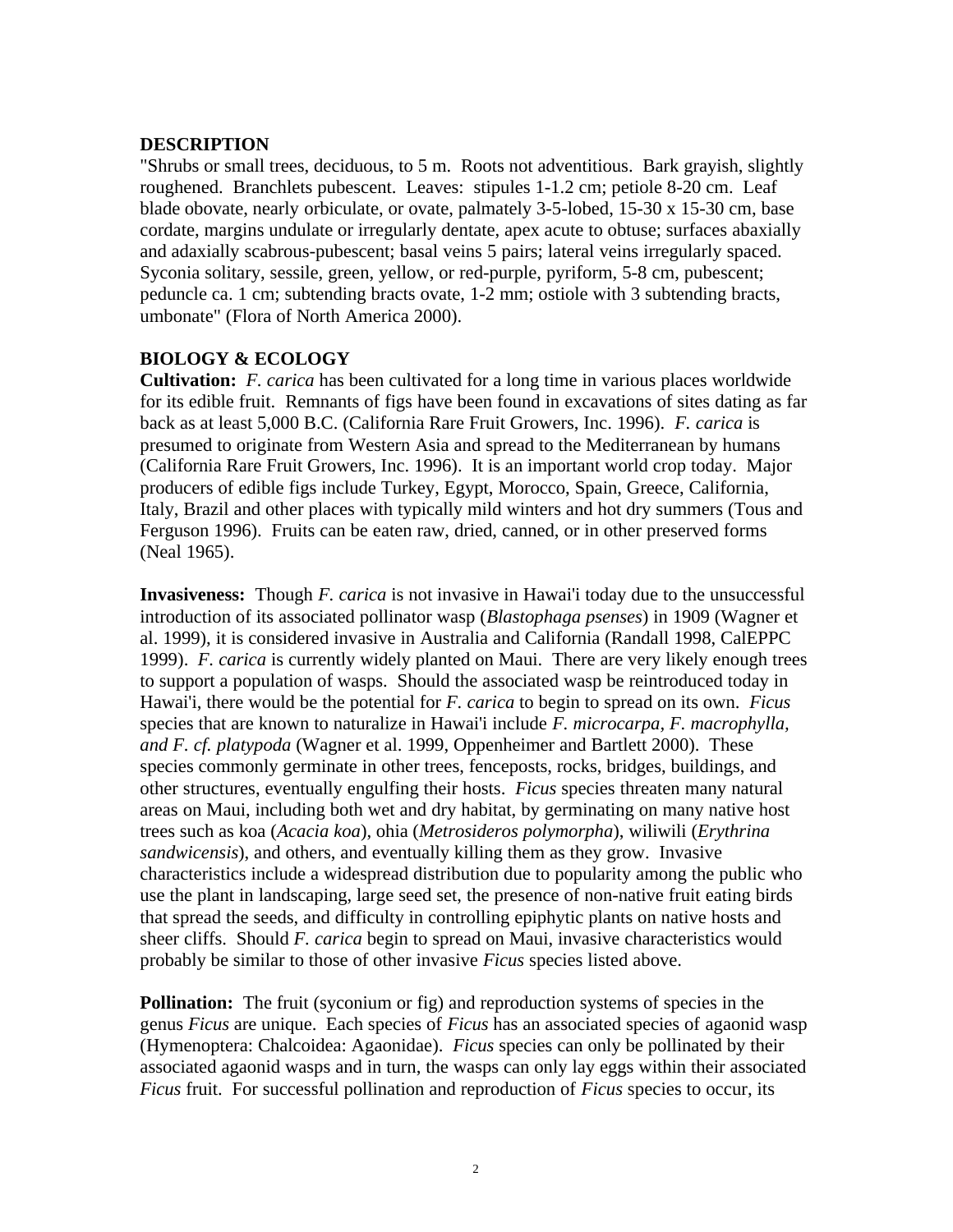associated pollinator wasp must be present. Conversely, for successful reproduction of agaonid wasps to occur, their associated *Ficus* species must be present (Janzen 1979). The pollinator wasp for *F. carica* is *Blastophaga psenses* (L.) (Wagner et al. 1999).

**Propagation:** *F. carica* are usually propagated from cuttings (California Rare Fruit Growers, Inc. 1996).

**Dispersal:** Plants are initially spread by humans who grow the plant for ornament, edible fruit, and reforestation. Because the pollinator wasp is not yet present in Hawai'i, *F. carica* seeds are not viable. Other species of *Ficus* that do have wasps present and therefore viable seeds are spread by fruit eating birds and often germinate on fence posts, trees, and other frequent perches.

**Pests and diseases:** California Rare Fruit Growers, Inc. (1996) report the following pests and diseases for *F. carica*. "Fig tree roots are a favorite food of gophers, who can easily kill a large plant. Birds can cause a lot of damage to the fruit. Nematodes, particularly in sandy soils, attack roots, forming galls and stunting the trees. Dried fruit beetles can enter ripening fruit through the eye and cause damage by introducing fungi and rots. Euryphid mites are carriers of mosaic virus from infected to clean trees. Other pests include fig canker, Rhyzopus smut, and Aspergillus rot."

## **DISTRIBUTION**

**Native range:** *F. carica* is thought to be native to Western Asia (California Rare Fruit Growers, Inc. 1996).

**Global distribution:** *F. carica* is cultivated for its fruits in warm and temperate parts of Europe, the Mediterranean countries, and the United States of America. According to Dehgan (1998), *F. carica* prefers full sun and various well-drained soils. It is slightly salt tolerant, though is not adapted to wet sites or compacted soils, and it is moderately drought tolerant. In most Mediterranean countries today it grows wild (Grieve 2002). In the United States, *F. carica* is considered an invasive pest plant species by the California Exotic Pest Plant Council (1999). They place this species on the "A-2" list which are pest species that are considered the most invasive wildland pest plants that are regionally distributed (3 or fewer Jepson regions). Habitat of concern includes the following areas: Central Valley, foothill, South Coast, and Channel Is. riparian woodlands. At the Cosumnes River Preserve in Central California, *F. carica* is one of the woody invaders that threatens to transform the forest community from a native floodplain forest into a woodland dominated by non-native trees which would provide little food for native insects or for many native birds and mammals (Meyers-Rice 2001). The river habitat stretches from sea level to 7,500 ft (2,300 m) in the Sierra Nevada Mountains. *F. carica* is also reported to escape cultivation in Alabama, Louisiana, Texas, Virginia, and West Virginia (Flora of North America 2000). In Australia, Randall (1998) reports that *F. carica* has spread to river banks and creek lines around Perth, and also persists at old settlement sites throughout the south-west.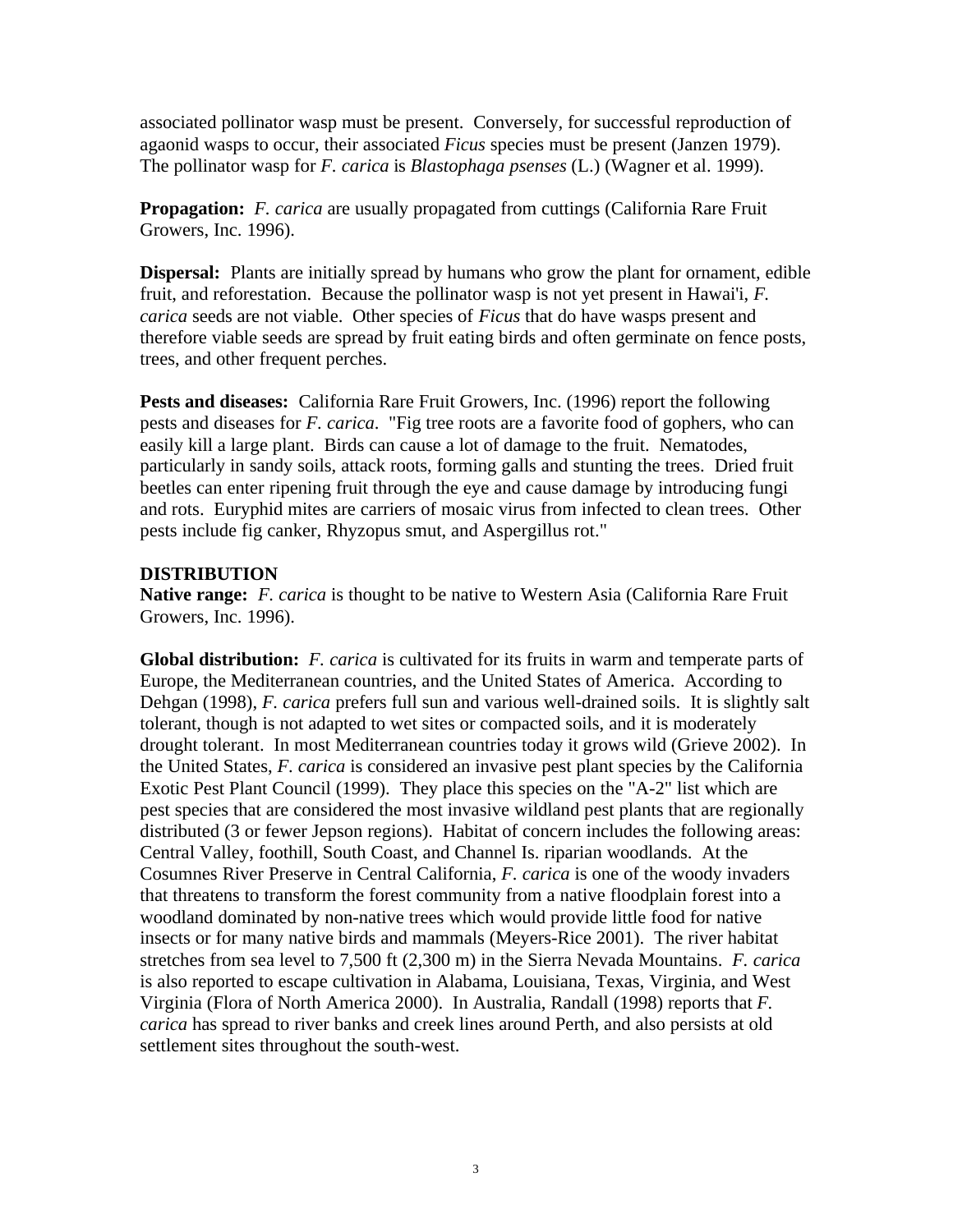**State of Hawai'i distribution:** *F. carica* is cultivated in Hawai'i (Wagner et al. 1999, Neal 1965). The state wide distribution is not certain.

**Island of Maui distribution:** *F. carica* is widely cultivated on Maui in urban and rural areas from warm lowlands such as Lahaina and Kihei to upper dry elevations of Kula and Keokea. Most specimens are small trees that are grown singly or in groves. *F. carica* was not observed in wet areas such as Hana and probably does not grow well there.

# **CONTROL METHODS**

**Physical control:** The control of *F. carica* in the Cosumnes River Preserve in Central California was reported as successful by Meyers-Rice (2001). Though exactly how they did it was not reported, they did mention chainsaws, herbicide, and "hundreds of hours of monitoring and difficult control work...have eliminated all known invading fig trees."

It is uncertain if small seedlings on the ground or as epiphytes can be hand pulled. Control of *Ficus* species seems daunting. Often, trees will germinate on and grow as epiphytes on other desirable trees, concrete structures, and fenceposts. These are sometimes out of reach or on steep dangerous terrain. Care will need to be taken in order to successfully kill the unwanted *Ficus* while preserving the host. Without control, the host tree or structure is in danger of destruction through strangulation. Control of spreading *Ficus* trees in Hawai'i is just beginning to be explored.

**Chemical control:** "Fig trees are particularly sensitive to triclopyr herbicides as a basal or cut-stump treatment. Trees found growing on concrete or rock structures should be treated with herbicide while young to avoid costly structural damage. Use extreme caution when applying herbicide to figs growing as epiphytes to ensure that the poison does not contact the host tree. When exotic figs germinate high in the branches of large trees in natural forest communities, it may be extraordinarily difficult to get close enough to the fig to treat it." (Hammer 1996).

**Biological control:** Nadel et al. (1991) report that there is no current effort to control *Ficus* species with biological controls.

**Cultural control:** The pollinator wasps should be prevented from entering Hawai'i in order to prevent spread of *F. carica*.

**Noxious weed acts:** None.

# **MANAGEMENT RECOMMENDATIONS**

*F. carica* is currently not spreading in Hawai'i because previous attempts in 1909 to introduce the pollinator wasp failed probably due to small population size of host trees and poor transportation methods. Today, there are many trees present on Maui and the importation of insects is no longer as difficult. The conditions would be ripe to support a population of wasps should they be introduced. *F. carica* is invasive elsewhere in California and Australia in mild, warm, temperate climates along river corridors. For now, *F. carica* is not spreading in Hawai'i and the best way to keep it that way is to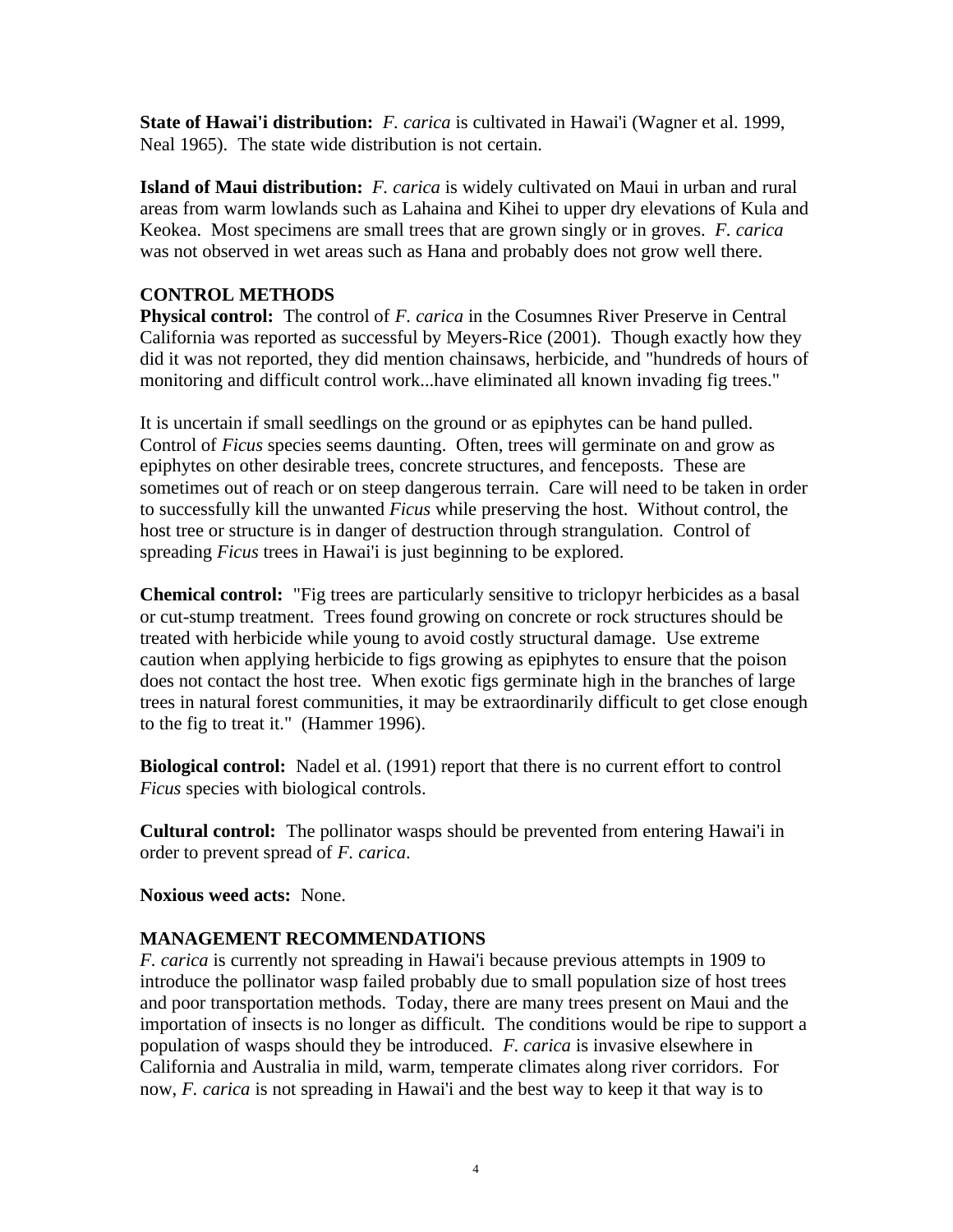prevent the arrival of its associated pollinator wasp by placing them on the injurious species list.

### **REFERENCES**

Bailey, L. H. and E. Z. Bailey. 1976. *Hortus Third*. Macmillan General Reference, NY.

California Rare Fruit Growers, Inc. 1996. Fig Fruit Facts. The Fullerton Arboretum, CSUF, Fullerton, CA. Available: http://www.crfg.org/pubs/ff/fig.html (Accessed: February 11, 2002).

Dehgan, B. 1998. *Landscape Plants for Subtropical Climates*. University Press of Florida, Gainesville, FL.

Flora of North America. 2000. Flora of North America Association, FNA Volume 3. Available: http://www.fna.org/FNA (Accessed: February 11, 2002).

Grieve, M. 2002. Common Fig. Botanical.com. A Modern Herbal Home Page. Electric Newt. Available: http://www.botanical.com/botanical/mgmh/f/figcom12.html (Accessed: February 11, 2002).

Hammer, R.L. In: Randall, J.M. and J. Marinelli, ed. 1996. Invasive Plants: Weeds of the Global Garden. *Brooklyn Botanic Garden Handbook* 149:33-34.

Janzen, D.H. 1979. How to be a fig. *Ann. Rev. Ecol. Syst*. 10:13-51.

Meyers-Rice, B. 2001. A Success Story, Cosumnes River Preserve, Central California. The Nature Conservancy Wildland Invasive Species Program, California. Available: http://tncweeds.ucdavis.edu/esadocs.html (Accessed: February 11, 2002).

Nadel, H., J.H. Frank, and R.J. Knight. 1992. Escapees and accomplices: The naturalization of exotic *Ficus* and their associated faunas in Florida. *Florida Entomologist* 75(1):29-38.

Neal, M.C. 1965. *In Gardens of Hawai'i*. Bernice P. Bishop Museum, Special Publication 40, Honolulu, HI.

Nishida, G.M. 1997. *Hawai'i Terrestrial Arthropod Checklist*. Bishop Museum Press, Honolulu, HI.

Oppenheimer, H.L. and R.T. Bartlett. 2000. New plant records from Maui, O'ahu, and Hawai'i Islands. *Bishop Mus. Occas. Pap*. 64(1):1-10.

Ramirez, B.W. 1970. Host specificity of fig wasps (Agaonidae). *Evol*. 24: 680-691.

Tous, J. and L. Ferguson. 1996. Mediterranean fruits. p.416-430. In: J. Janick (ed.), *Progress in New Crops*. ASHS Press, Arlington, VA.